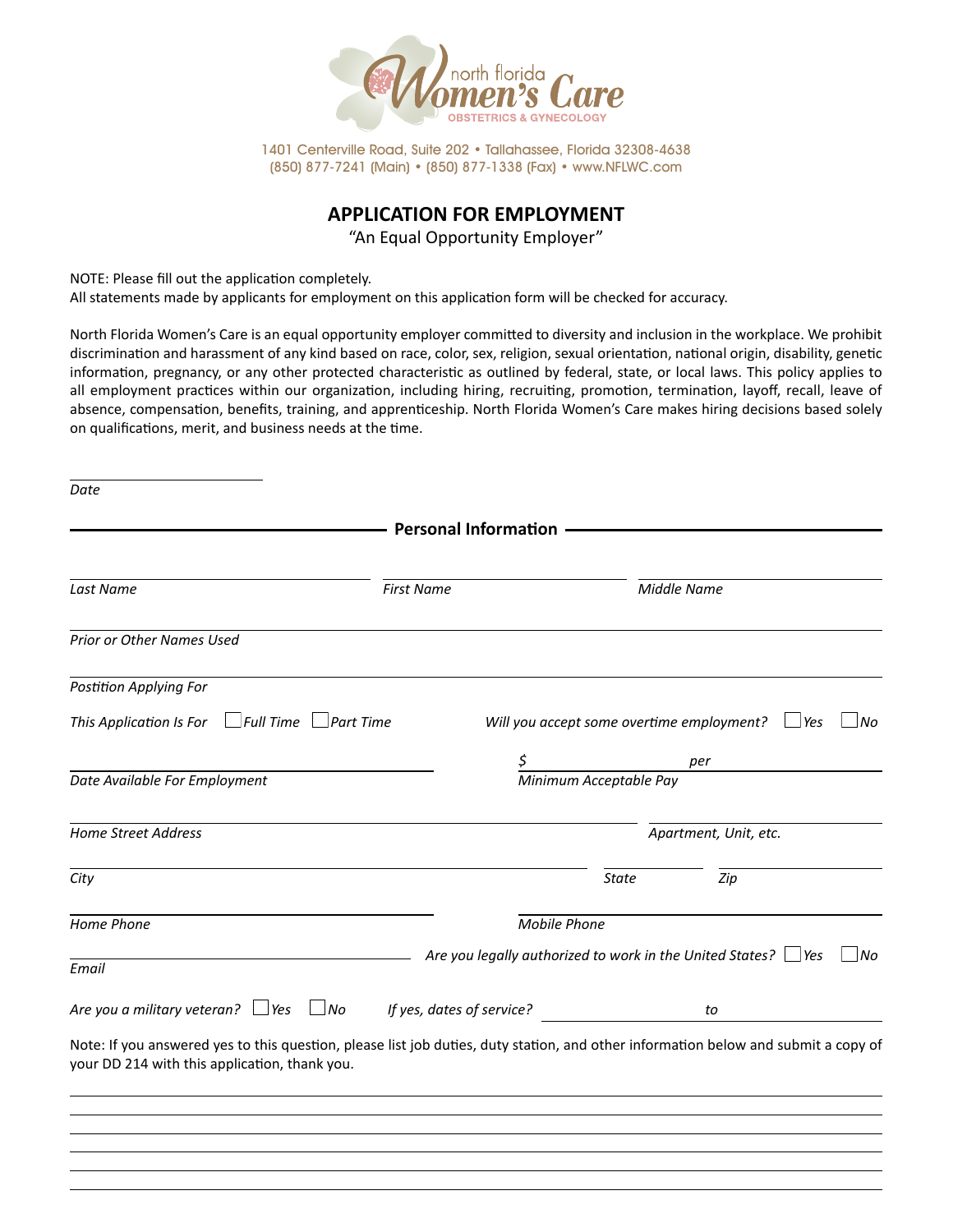| High School Name and Location                                       |                  |                                                                                             | <b>Dates Attended</b>  |                                                                                                                                                                                                                                |
|---------------------------------------------------------------------|------------------|---------------------------------------------------------------------------------------------|------------------------|--------------------------------------------------------------------------------------------------------------------------------------------------------------------------------------------------------------------------------|
| Diploma<br>$\Box$ Degree                                            |                  |                                                                                             |                        |                                                                                                                                                                                                                                |
|                                                                     | <b>Final GPA</b> | <b>Fields of Study or Subject Major</b>                                                     |                        |                                                                                                                                                                                                                                |
|                                                                     |                  |                                                                                             |                        |                                                                                                                                                                                                                                |
| College or University Name and Location<br>Diploma<br>$\Box$ Degree |                  |                                                                                             | <b>Dates Attended</b>  |                                                                                                                                                                                                                                |
|                                                                     | <b>Final GPA</b> | Fields of Study or Subject Major                                                            |                        |                                                                                                                                                                                                                                |
| Graduate or Professional                                            |                  |                                                                                             | <b>Dates Attended</b>  |                                                                                                                                                                                                                                |
| Diploma<br>$\Box$ Degree                                            |                  |                                                                                             |                        |                                                                                                                                                                                                                                |
|                                                                     | <b>Final GPA</b> | Fields of Study or Subject Major                                                            |                        |                                                                                                                                                                                                                                |
|                                                                     |                  |                                                                                             |                        |                                                                                                                                                                                                                                |
| Trade, Technical, etc.<br>Diploma<br>$\Box$ Degree                  |                  |                                                                                             | <b>Dates Attended</b>  |                                                                                                                                                                                                                                |
|                                                                     | <b>Final GPA</b> | Fields of Study or Subject Major                                                            |                        |                                                                                                                                                                                                                                |
| Professional Licenses, Registrations, and Certifications:           |                  |                                                                                             |                        |                                                                                                                                                                                                                                |
| Professional License Number                                         |                  | <b>Issue Date</b>                                                                           | <b>Expiration Date</b> | <b>Renewal Number</b>                                                                                                                                                                                                          |
| <b>Professional Affiliations:</b>                                   |                  |                                                                                             |                        |                                                                                                                                                                                                                                |
|                                                                     |                  |                                                                                             |                        |                                                                                                                                                                                                                                |
|                                                                     |                  | clerical and/or secretarial position, indicate speeds for typing, shorthand, and dictation: |                        | Please list any skills and/or abilities you wish considered. Include skills with equipment or machines you can<br>operate, special computer knowledge, laboratory techniques, and the like. If you wish to be considered for a |
| Are you currently enrolled in school? $\Box$ Yes                    |                  | No                                                                                          |                        | If yes, where are you enrolled and what is your major course of study?                                                                                                                                                         |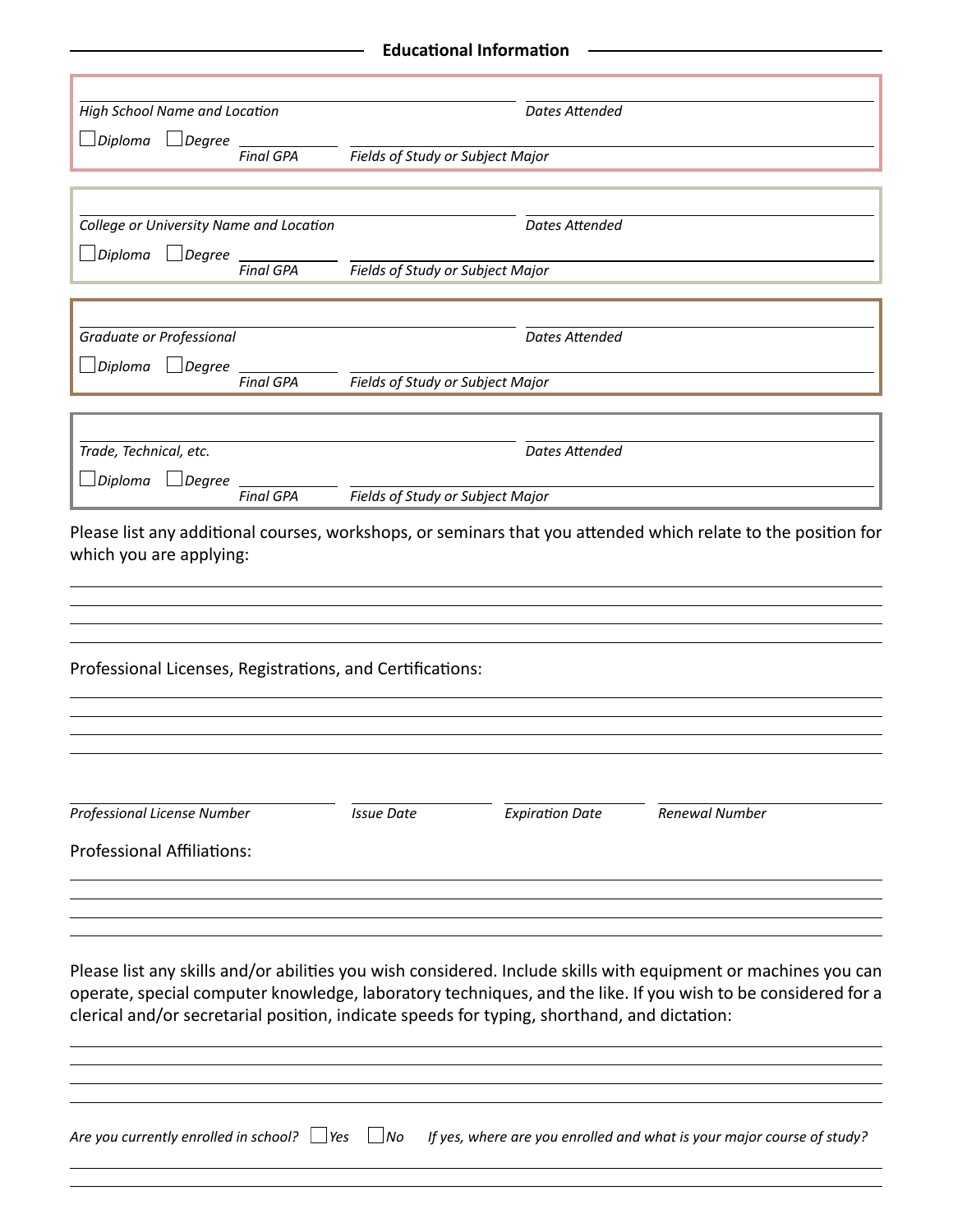## **Employment History —**

**Beginning with the most recent or present position, list all jobs since high school or the last ten years. If there are any open times in your work history, please provide an explanation.**

| <b>Employer Name</b>                | Dates Employed                   |
|-------------------------------------|----------------------------------|
| Title of Last Position Held         | Phone                            |
|                                     |                                  |
| Location City and State             | <b>Supervisor Name and Title</b> |
| Duties and Responsibilities:        |                                  |
|                                     |                                  |
| Reason For Leaving:                 |                                  |
|                                     |                                  |
|                                     |                                  |
| <b>Employer Name</b>                | Dates Employed                   |
|                                     |                                  |
| Title of Last Position Held         | Phone                            |
| Location City and State             | <b>Supervisor Name and Title</b> |
| <b>Duties and Responsibilities:</b> |                                  |
|                                     |                                  |
| Reason For Leaving:                 |                                  |
|                                     |                                  |
|                                     |                                  |
|                                     |                                  |
| <b>Employer Name</b>                | Dates Employed                   |
|                                     |                                  |
| Title of Last Position Held         | Phone                            |
| Location City and State             | <b>Supervisor Name and Title</b> |
| Duties and Responsibilities:        |                                  |
|                                     |                                  |
| Reason For Leaving:                 |                                  |
|                                     |                                  |
|                                     |                                  |
| <b>Employer Name</b>                | Dates Employed                   |
|                                     |                                  |
| Title of Last Position Held         | Phone                            |
| Location City and State             | <b>Supervisor Name and Title</b> |
| Duties and Responsibilities:        |                                  |
|                                     |                                  |
| Reason For Leaving:                 |                                  |